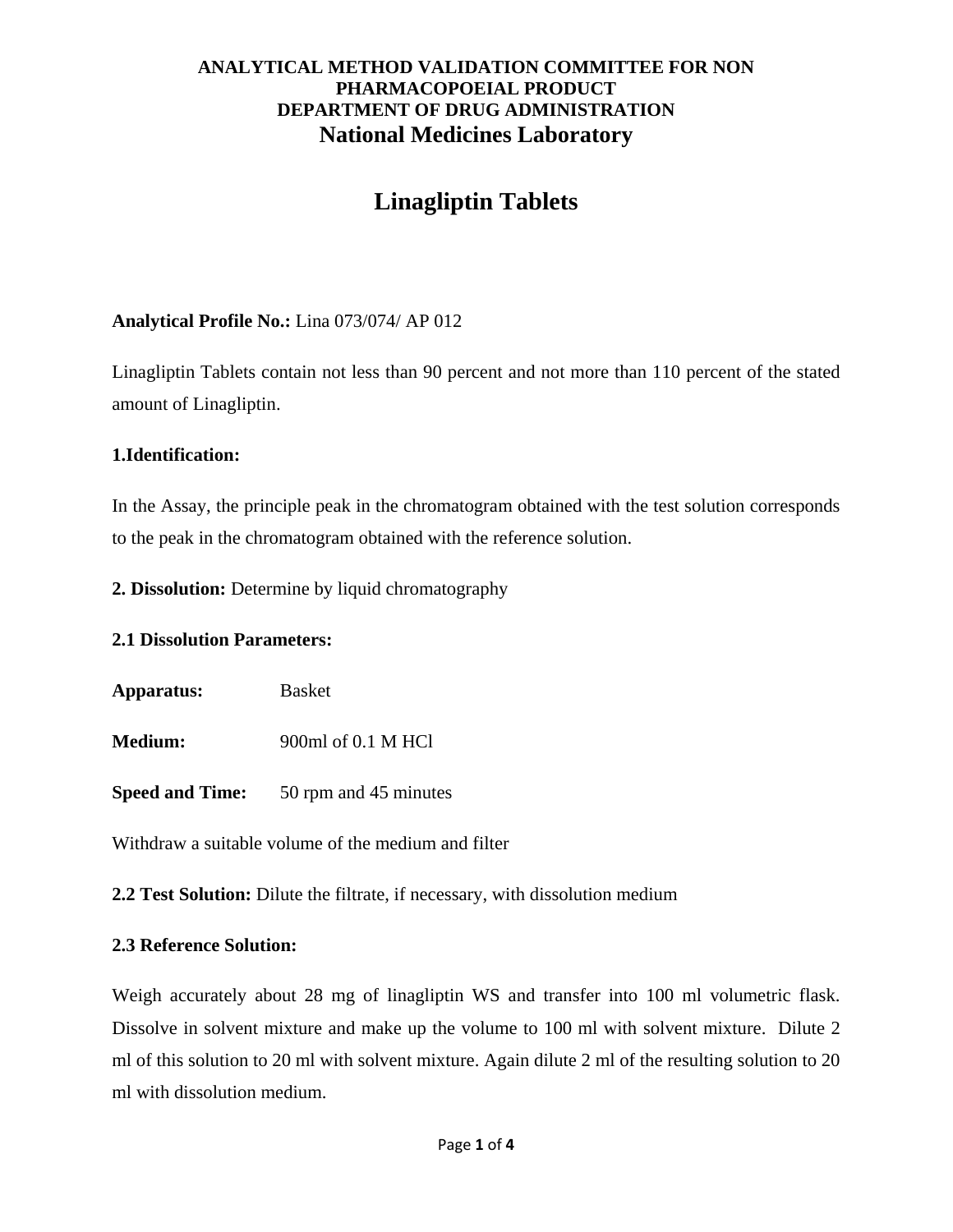**2.4 Procedure:** Use the chromatographic system as described in the Assay.

Inject the reference solution and the test solution.

Calculate the content of Linagliptin.

#### **2.6 Limit:**

D. Not less than 80 % of the stated amount of Linagliptin.

#### **3. Uniformity of content(if required):**

Determine by liquid chromatography, as described in the Assay, using the following solution as the test solution.

#### **3.1Test Solution:**

Weigh 10 tablets individually and transfer each into 100 ml volumetric flask. Add about 70 ml of solvent mixture, sonicate for about 10 minutes and cool the solution to room temperature and make up the volume to 100 ml with solvent mixture. Centrifuge the solution. Dilute 3 ml of the resulting solution to 25 ml with solvent mixture for 2.5 mg linagliptin tablet. For 5 mg tablet, dilute 3 ml of the resulting solution to 50 ml with solvent mixture.

**4. Assay:** Determine by liquid chromatography

## **4.1 Solvent Mixture:** 0.1 M HCl

**4.2 Test Solution:** Weigh individually 20 tablets and crush the tablet to fine powder. Weigh accurately the powder equivalent to 10 mg of linagliptin and transfer into 100 ml volumetric flask. Add about 70 ml of solvent mixture, sonicate for about 10 minutes and cool the solution to room temperature and make up the volume to 100 ml with solvent mixture. Centrifuge the solution. Dilute 3 ml of the resulting solution to 100 ml with solvent mixture.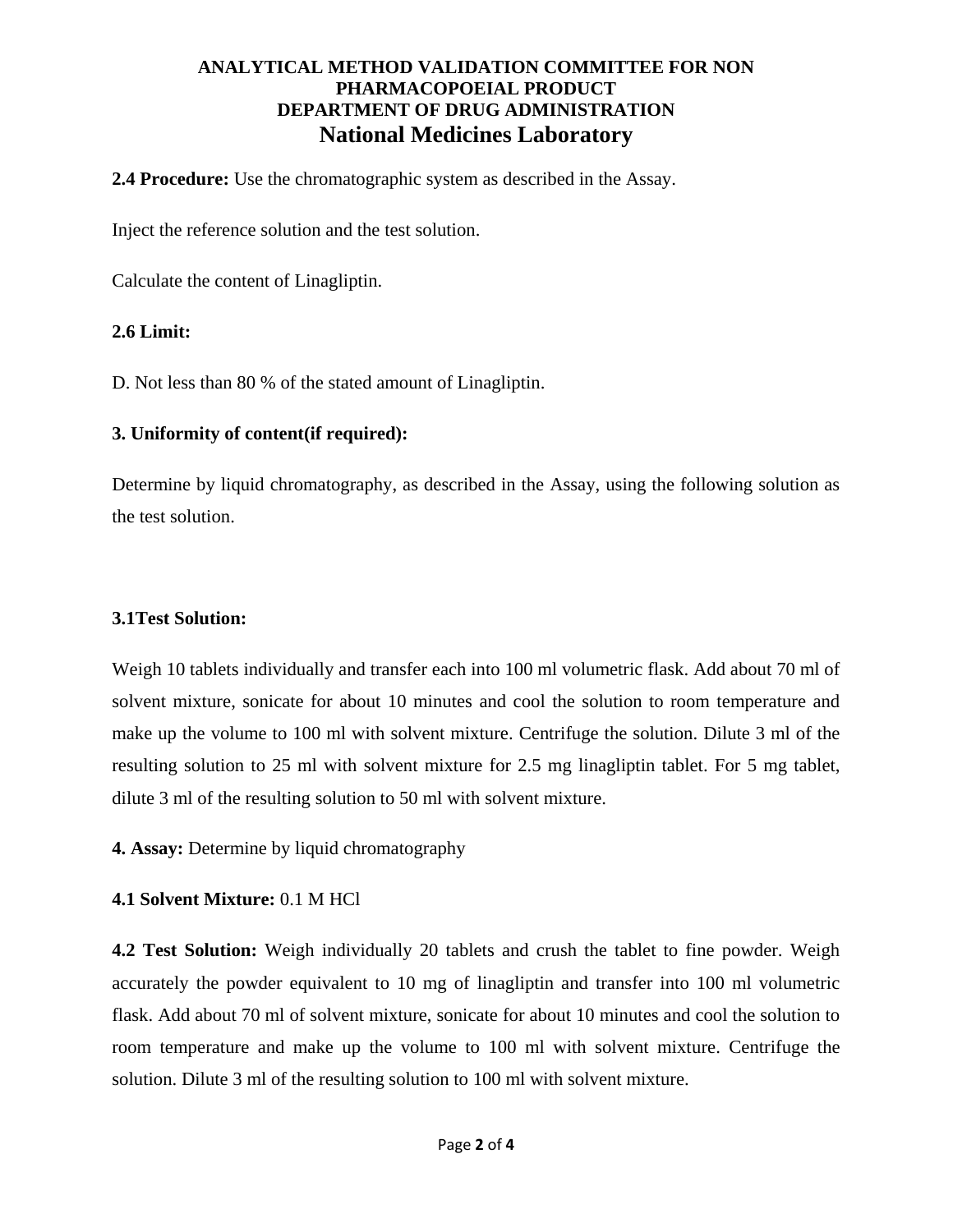**4.3 Reference Solution:** Weigh accurately about 30 mg of linagliptin WS and transfer into 100 ml volumetric flask. Dissolve in solvent mixture and make up the volume to 100 ml with solvent mixture. Pipette 2 ml of this solution and dilute to 20 ml with solvent mixture. Again dilute 2 ml of the resulting solution to 20 ml with solvent mixture.

#### **4.4 Chromatographic system:**

| Column:                    | C18(250 X 4.6 mm)    |
|----------------------------|----------------------|
| <b>Column Temperature:</b> | $25^{\circ}c$        |
| <b>Flow rate:</b>          | $1.0 \text{ ml/min}$ |
| Wavelength:                | $295 \text{ nm}$     |
| <b>Injection volume:</b>   | $20 \mu l$           |
| Detector:                  | НV                   |

#### **Mobile Phase:**

A mixture of 30 volumes of Acetonitrile and 70 volumes of 0.02 M Phosphate buffer pH 4.0

0.02 M Phosphate Buffer pH 4.0: Weigh accurately about 2.7 g of potassium dihydrogen orthophosphate and dilute to 1000 ml with water.

## **4.5 Procedure:**

Inject the reference solution. The test is not valid unless the column efficiency is not less than 2000 theoretical plates. The tailing factor is not more than 2.0 and the relative standard deviation for replicate injections in not more than 2.0%.

Inject the reference solution and the test solution.